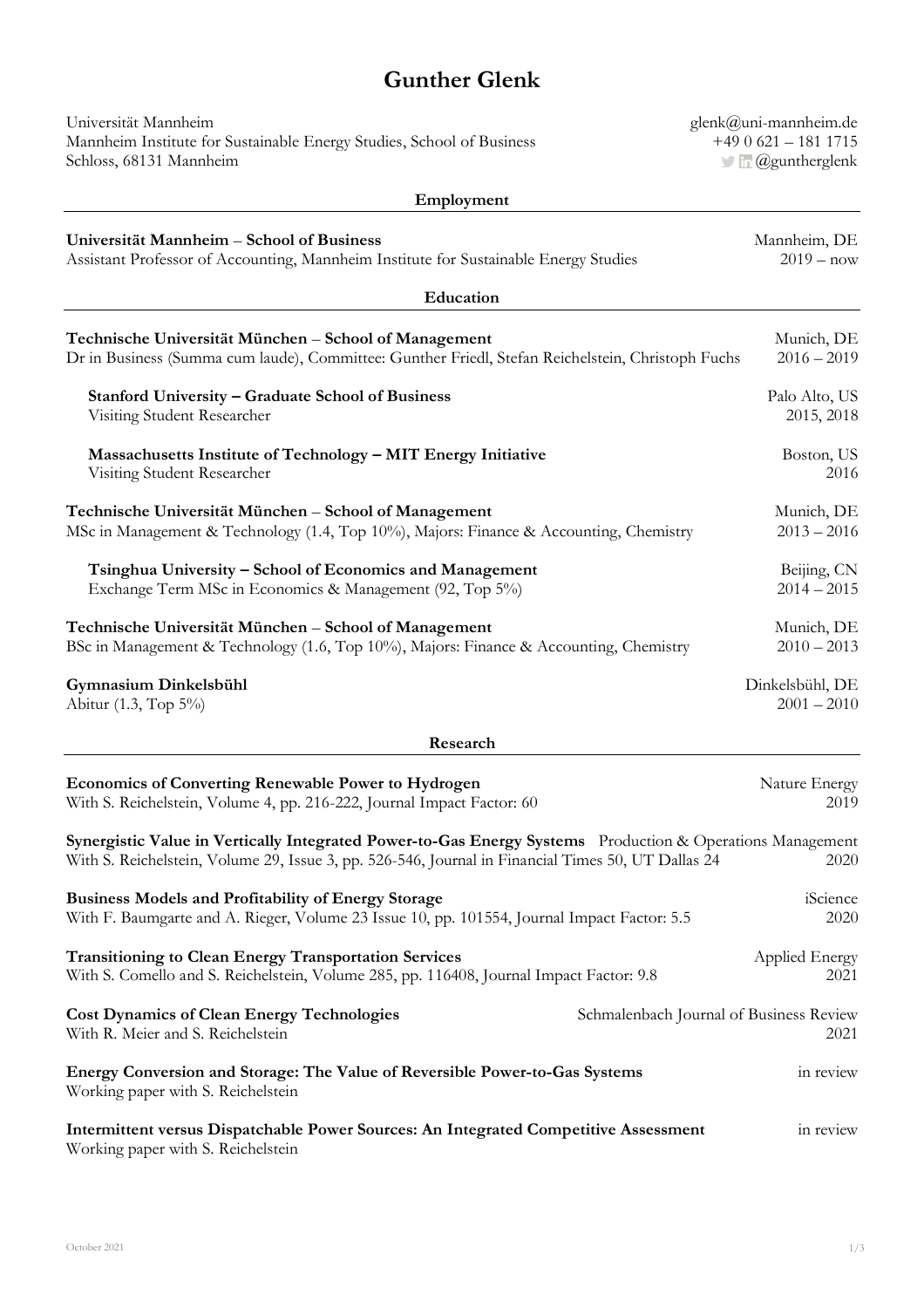## **Conferences & Seminars**

| Stanford University: Smart Grid Seminar<br>2021<br>Accounting for Transparency (TRR 266): Annual Conference<br>2020, 2021<br>Karlsruhe Institute of Technology: Expert Discussion<br>2021<br>Mannheim Energy Conference<br>2018, 2019, 2021<br>Verein für Socialpolitik Annual Meeting<br>2019<br>American Accounting Association: Annual Meeting<br>2019<br>VHB Annual Meeting / Symposium on Sustainability<br>2018, 2019<br><b>GEABA Annual Meeting</b><br>2018, 2019<br>6th Lindau Meeting on Economic Sciences<br>2017<br>ETH PhD Academy<br>2017<br>Honors & Grants<br>University of Mannheim, Business School: Best Junior Researcher 2019<br>2021<br>Bundesverband Alternative Investments: Science Award<br>2021<br>Gregor Louisoder Umweltstiftung: Research Award in Economic Sciences<br>2021<br>Willi-Dauberschmidt-Stiftung: Award for extraordinary academic achievements<br>2016, 2021<br>State of Baden-Württemberg: Research Grant (€503,828, Co-PI)<br>2020<br>European Energy Exchange: Research Excellence Award<br>2020<br>EFMD: Outstanding Doctoral Research Award<br>2020<br>German Economic Association of Business Administration (GEABA): Best Paper Award<br>2019<br>Joachim Herz Stiftung: Add-on Fellowship Economics<br>2019<br>Dr. Tyczka Energiestiftung: Research Award<br>2019<br>Technische Universität München: Research Excellence Program<br>2018<br>Hanns-Seidel-Stiftung: PhD Stipend<br>2017<br>University of Mannheim: PhD Stipend<br>2016<br>German Academic Exchange Service: PROMOS<br>2015, 2016<br>The Boston Consulting Group: Fast Forward<br>2015 |                                           |      |
|-------------------------------------------------------------------------------------------------------------------------------------------------------------------------------------------------------------------------------------------------------------------------------------------------------------------------------------------------------------------------------------------------------------------------------------------------------------------------------------------------------------------------------------------------------------------------------------------------------------------------------------------------------------------------------------------------------------------------------------------------------------------------------------------------------------------------------------------------------------------------------------------------------------------------------------------------------------------------------------------------------------------------------------------------------------------------------------------------------------------------------------------------------------------------------------------------------------------------------------------------------------------------------------------------------------------------------------------------------------------------------------------------------------------------------------------------------------------------------------------------------------------------------------------------------------------------------------------------------|-------------------------------------------|------|
|                                                                                                                                                                                                                                                                                                                                                                                                                                                                                                                                                                                                                                                                                                                                                                                                                                                                                                                                                                                                                                                                                                                                                                                                                                                                                                                                                                                                                                                                                                                                                                                                       |                                           |      |
|                                                                                                                                                                                                                                                                                                                                                                                                                                                                                                                                                                                                                                                                                                                                                                                                                                                                                                                                                                                                                                                                                                                                                                                                                                                                                                                                                                                                                                                                                                                                                                                                       |                                           |      |
|                                                                                                                                                                                                                                                                                                                                                                                                                                                                                                                                                                                                                                                                                                                                                                                                                                                                                                                                                                                                                                                                                                                                                                                                                                                                                                                                                                                                                                                                                                                                                                                                       |                                           |      |
|                                                                                                                                                                                                                                                                                                                                                                                                                                                                                                                                                                                                                                                                                                                                                                                                                                                                                                                                                                                                                                                                                                                                                                                                                                                                                                                                                                                                                                                                                                                                                                                                       |                                           |      |
|                                                                                                                                                                                                                                                                                                                                                                                                                                                                                                                                                                                                                                                                                                                                                                                                                                                                                                                                                                                                                                                                                                                                                                                                                                                                                                                                                                                                                                                                                                                                                                                                       |                                           |      |
|                                                                                                                                                                                                                                                                                                                                                                                                                                                                                                                                                                                                                                                                                                                                                                                                                                                                                                                                                                                                                                                                                                                                                                                                                                                                                                                                                                                                                                                                                                                                                                                                       |                                           |      |
|                                                                                                                                                                                                                                                                                                                                                                                                                                                                                                                                                                                                                                                                                                                                                                                                                                                                                                                                                                                                                                                                                                                                                                                                                                                                                                                                                                                                                                                                                                                                                                                                       |                                           |      |
|                                                                                                                                                                                                                                                                                                                                                                                                                                                                                                                                                                                                                                                                                                                                                                                                                                                                                                                                                                                                                                                                                                                                                                                                                                                                                                                                                                                                                                                                                                                                                                                                       |                                           |      |
|                                                                                                                                                                                                                                                                                                                                                                                                                                                                                                                                                                                                                                                                                                                                                                                                                                                                                                                                                                                                                                                                                                                                                                                                                                                                                                                                                                                                                                                                                                                                                                                                       |                                           |      |
|                                                                                                                                                                                                                                                                                                                                                                                                                                                                                                                                                                                                                                                                                                                                                                                                                                                                                                                                                                                                                                                                                                                                                                                                                                                                                                                                                                                                                                                                                                                                                                                                       |                                           |      |
|                                                                                                                                                                                                                                                                                                                                                                                                                                                                                                                                                                                                                                                                                                                                                                                                                                                                                                                                                                                                                                                                                                                                                                                                                                                                                                                                                                                                                                                                                                                                                                                                       |                                           |      |
|                                                                                                                                                                                                                                                                                                                                                                                                                                                                                                                                                                                                                                                                                                                                                                                                                                                                                                                                                                                                                                                                                                                                                                                                                                                                                                                                                                                                                                                                                                                                                                                                       |                                           |      |
|                                                                                                                                                                                                                                                                                                                                                                                                                                                                                                                                                                                                                                                                                                                                                                                                                                                                                                                                                                                                                                                                                                                                                                                                                                                                                                                                                                                                                                                                                                                                                                                                       |                                           |      |
|                                                                                                                                                                                                                                                                                                                                                                                                                                                                                                                                                                                                                                                                                                                                                                                                                                                                                                                                                                                                                                                                                                                                                                                                                                                                                                                                                                                                                                                                                                                                                                                                       |                                           |      |
|                                                                                                                                                                                                                                                                                                                                                                                                                                                                                                                                                                                                                                                                                                                                                                                                                                                                                                                                                                                                                                                                                                                                                                                                                                                                                                                                                                                                                                                                                                                                                                                                       |                                           |      |
|                                                                                                                                                                                                                                                                                                                                                                                                                                                                                                                                                                                                                                                                                                                                                                                                                                                                                                                                                                                                                                                                                                                                                                                                                                                                                                                                                                                                                                                                                                                                                                                                       |                                           |      |
|                                                                                                                                                                                                                                                                                                                                                                                                                                                                                                                                                                                                                                                                                                                                                                                                                                                                                                                                                                                                                                                                                                                                                                                                                                                                                                                                                                                                                                                                                                                                                                                                       |                                           |      |
|                                                                                                                                                                                                                                                                                                                                                                                                                                                                                                                                                                                                                                                                                                                                                                                                                                                                                                                                                                                                                                                                                                                                                                                                                                                                                                                                                                                                                                                                                                                                                                                                       |                                           |      |
|                                                                                                                                                                                                                                                                                                                                                                                                                                                                                                                                                                                                                                                                                                                                                                                                                                                                                                                                                                                                                                                                                                                                                                                                                                                                                                                                                                                                                                                                                                                                                                                                       |                                           |      |
|                                                                                                                                                                                                                                                                                                                                                                                                                                                                                                                                                                                                                                                                                                                                                                                                                                                                                                                                                                                                                                                                                                                                                                                                                                                                                                                                                                                                                                                                                                                                                                                                       |                                           |      |
|                                                                                                                                                                                                                                                                                                                                                                                                                                                                                                                                                                                                                                                                                                                                                                                                                                                                                                                                                                                                                                                                                                                                                                                                                                                                                                                                                                                                                                                                                                                                                                                                       |                                           |      |
|                                                                                                                                                                                                                                                                                                                                                                                                                                                                                                                                                                                                                                                                                                                                                                                                                                                                                                                                                                                                                                                                                                                                                                                                                                                                                                                                                                                                                                                                                                                                                                                                       |                                           |      |
|                                                                                                                                                                                                                                                                                                                                                                                                                                                                                                                                                                                                                                                                                                                                                                                                                                                                                                                                                                                                                                                                                                                                                                                                                                                                                                                                                                                                                                                                                                                                                                                                       |                                           |      |
|                                                                                                                                                                                                                                                                                                                                                                                                                                                                                                                                                                                                                                                                                                                                                                                                                                                                                                                                                                                                                                                                                                                                                                                                                                                                                                                                                                                                                                                                                                                                                                                                       |                                           |      |
|                                                                                                                                                                                                                                                                                                                                                                                                                                                                                                                                                                                                                                                                                                                                                                                                                                                                                                                                                                                                                                                                                                                                                                                                                                                                                                                                                                                                                                                                                                                                                                                                       |                                           |      |
|                                                                                                                                                                                                                                                                                                                                                                                                                                                                                                                                                                                                                                                                                                                                                                                                                                                                                                                                                                                                                                                                                                                                                                                                                                                                                                                                                                                                                                                                                                                                                                                                       |                                           |      |
|                                                                                                                                                                                                                                                                                                                                                                                                                                                                                                                                                                                                                                                                                                                                                                                                                                                                                                                                                                                                                                                                                                                                                                                                                                                                                                                                                                                                                                                                                                                                                                                                       | Government of China: Exchange Scholarship | 2014 |
| 2014                                                                                                                                                                                                                                                                                                                                                                                                                                                                                                                                                                                                                                                                                                                                                                                                                                                                                                                                                                                                                                                                                                                                                                                                                                                                                                                                                                                                                                                                                                                                                                                                  | Government of Bavaria: Max Weber-Programm |      |

## **Teaching**

Government of Germany: Deutschlandstipendium 2012<br>Technische Universität München: Finance and Accounting Selected Talents 2012

Technische Universität München: Finance and Accounting Selected Talents

## **University of Mannheim**

| Instructor                                                     |               |
|----------------------------------------------------------------|---------------|
| Decarbonization Seminar (PhD)                                  | $2021 - now$  |
| Supervision of PhD students                                    | $2021 - now$  |
| Supervision of final theses for bachelor and master graduation | $2019 - now$  |
| Seminar in Management Accounting (MSc)                         | $2020 - 2021$ |
| Technische Universität München                                 |               |
| Instructor                                                     |               |
| Advanced Corporate Valuation Seminar (MSc)                     | $2017 - 2018$ |
| Introduction to Business Administration (BSc)                  | 2018          |
| Advanced Case Study Seminar (MSc)                              | $2016 - 2017$ |
| Supervision of final theses for bachelor and master graduation | $2016 - 2019$ |
| <b>Teaching Assistant</b>                                      |               |
| Cost Accounting (Gunther Friedl, BSc)                          | 2016          |